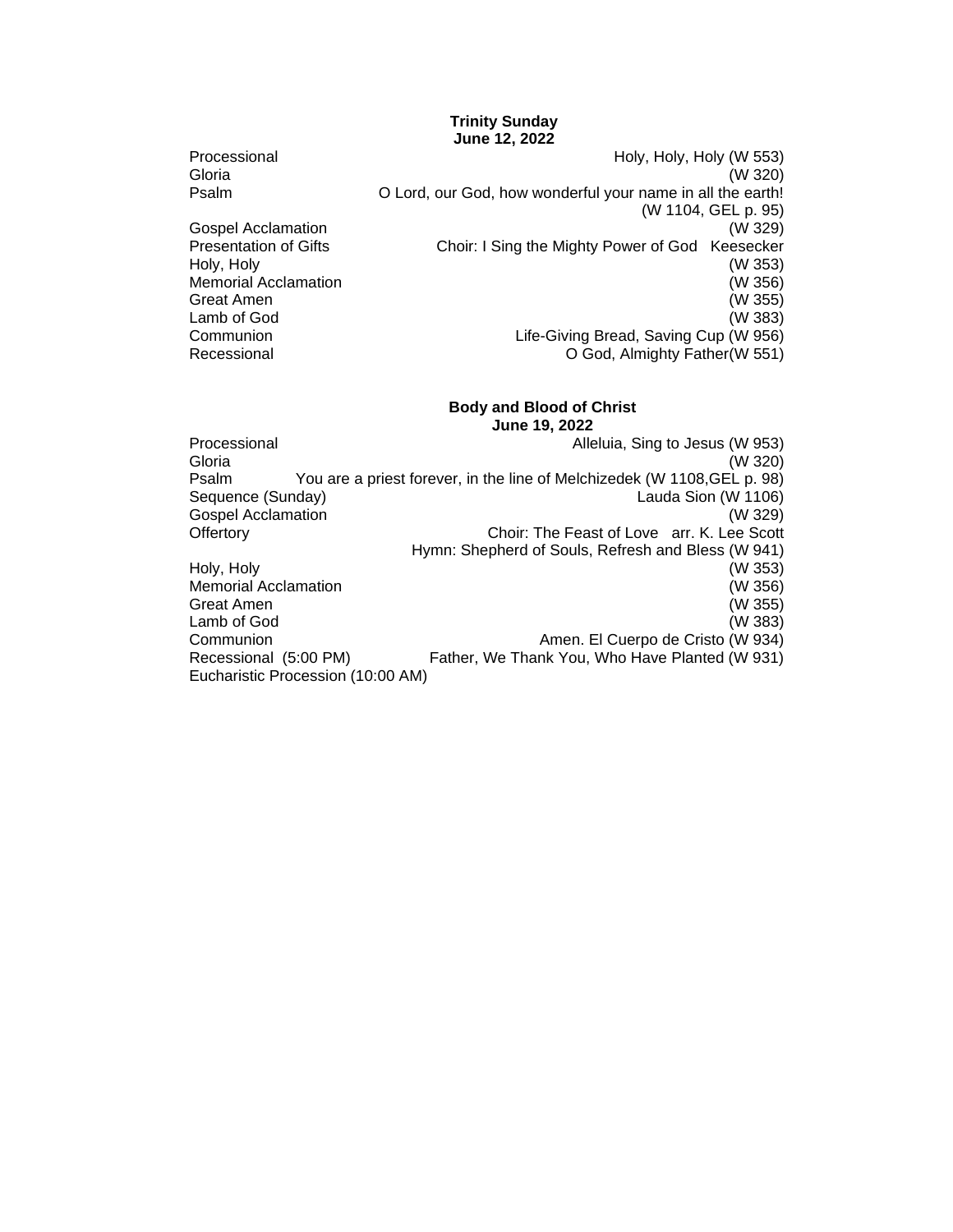## **Ordinary Time 13 June 26, 2022**

- Great Amen
- Processional All the Earth (Deiss)<br>Gloria (W 206) Gloria (W 206) Psalm You are my inheritance, O Lord. (W 1147, GEL p.127) Gospel Acclamation (W 329) Preparation of the Gifts **Hymn: Where Charity and Love Prevail (W 700)** Holy, Holy (W 368) Memorial Acclamation (W 359)<br>Great Amen (W 370) Lamb of God (W 382)<br>
Communion (W 382) Communion Communion<br>Recessional The Spirit Sends Us Forth to Serve (W 787) The Spirit Sends Us Forth to Serve (W 787)

# **Ordinary Time 14**

|                             | <b>July 3, 2022</b>                                           |
|-----------------------------|---------------------------------------------------------------|
| Processional                | All People That on Earth Do Dwell (W 837)                     |
| Gloria                      | (W 206)                                                       |
| Psalm                       | Let all the earth cry out to God with joy (W 1150, GEL p. 83) |
| <b>Gospel Acclamation</b>   | (W 329)                                                       |
| Preparation of the Gifts    |                                                               |
| Holy, Holy                  | (W 368)                                                       |
| <b>Memorial Acclamation</b> | (W 369)                                                       |
| Great Amen                  | (W 370)                                                       |
| Lamb of God                 | (W 382)                                                       |
| Communion                   | Taste and See How Good the Lord Is (Thatcher, p. 47)          |
| Recessional                 | America the Beautiful (W 996)                                 |

## **Ordinary Time 15 July 10, 2022**

| Processional                | As We Gather at Your Table (W 831)                            |
|-----------------------------|---------------------------------------------------------------|
| Gloria                      | (W 206)                                                       |
| Psalm                       | Your words, O Lord, are spirit and life. (W 1153, GEL p. 132) |
| <b>Gospel Acclamation</b>   | (W 329)                                                       |
| Preparation of the Gifts    | O God of Love, O King of Peace (W 813)                        |
| Holy, Holy                  | (W 368)                                                       |
| <b>Memorial Acclamation</b> | (W 369)                                                       |
| Great Amen                  | (W 370)                                                       |
| Lamb of God                 | (W 382)                                                       |
| Communion                   | Draw Near and Take the Body of Your Lord (Biery)              |
| Recessional                 | Let All Things Now Living (W 636)                             |
|                             |                                                               |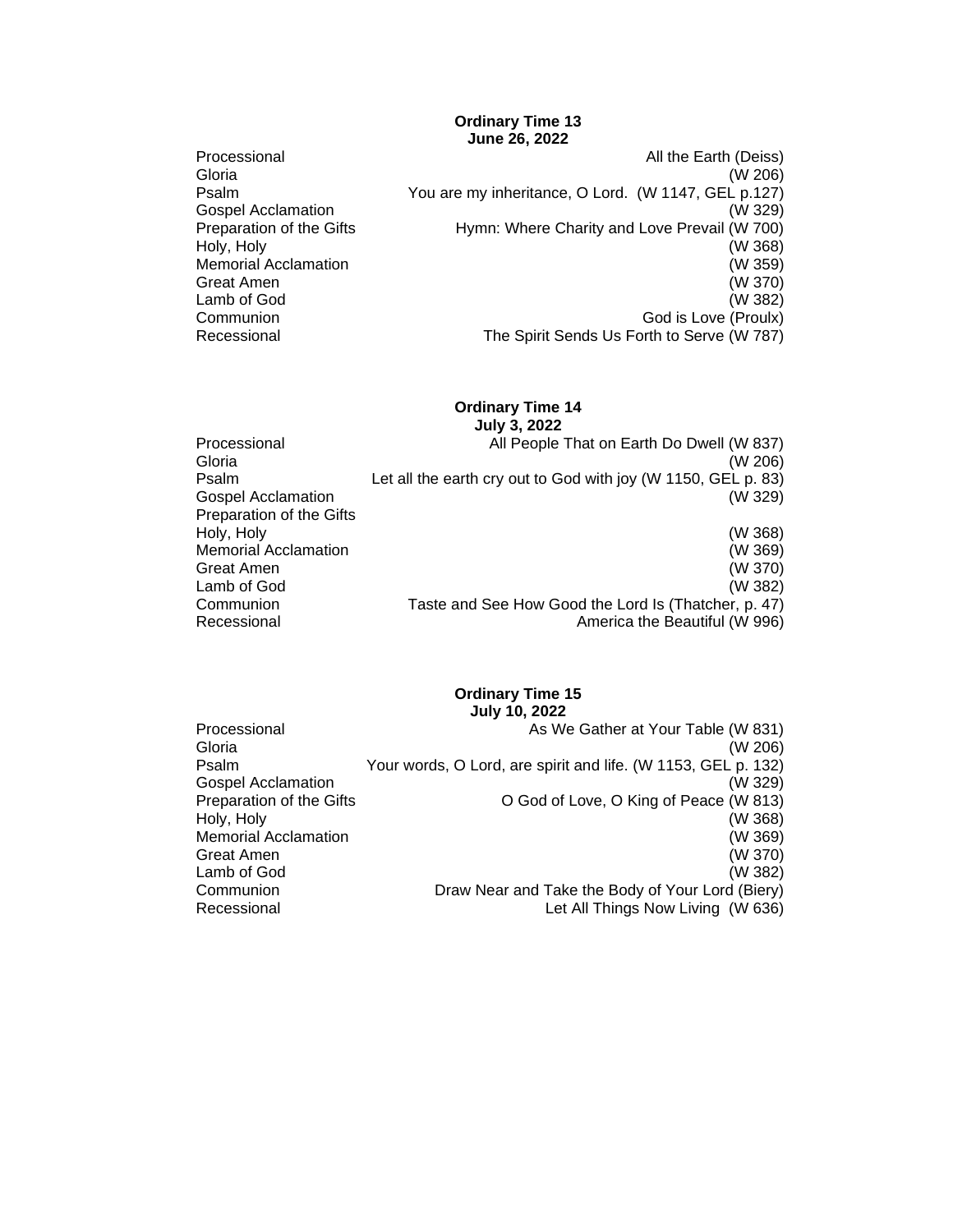## **Ordinary Time 16 July 17, 2022**

Processional Processional The Covenance Covenance Covenance Covenance Covenance Covenance Covenance Covenance C<br>
Covenance Covenance Covenance Covenance Covenance Covenance Covenance Covenance Covenance Covenance Covenance Gloria (W 206) Psalm **Product and Product Algebra** He who does justice will live in the presence of the Lord. (W 1156, GEL p. 134) Gospel Acclamation Preparation of the Gifts Holy, Holy (W 368)<br>
Memorial Acclamation (W 369) Memorial Acclamation Great Amen (W 370)<br>Lamb of God (W 382) Lamb of God<br>Communion Communion I Receive the Living God (W 923)<br>Recessional **I Recessional** Father. We Thank You. Who Have Planted (W 631) Father, We Thank You, Who Have Planted (W 631)

#### **Ordinary Time 17 July 24, 2022**

|                             | <b>UUIY LT. LULL</b>                                                     |
|-----------------------------|--------------------------------------------------------------------------|
| Processional                | As We Gather at Your Table (W 831)                                       |
| Gloria                      | (W 206)                                                                  |
| Psalm                       | Lord, on the day I called for help you answered me. (W 1159, GEL p. 137) |
| Gospel Acclamation          | (W 329)                                                                  |
| Offertory Song              | Eternal Spirit of the Living Christ (W 655)                              |
| Holy, Holy                  | (W 368)                                                                  |
| <b>Memorial Acclamation</b> | (W 369)                                                                  |
| Great Amen                  | (W 370)                                                                  |
| Lamb of God                 | (W 382)                                                                  |
| Communion                   | Seek First the Kingdom of God (Thatcher, p. 40)                          |
| Recessional                 | The Church of Christ in Every Age (W 785)                                |

## **Ordinary Time 18**

**July 31, 2022**

| Processional                | God, Come to My Aid (Psallite 68)                                     |
|-----------------------------|-----------------------------------------------------------------------|
| Gloria                      | (W 206)                                                               |
| Psalm                       | If today you hear his voice, harden not your hearts. (W 1162, p. 140) |
| Gospel Acclamation          | (W 329)                                                               |
| Preparation of the Gifts    |                                                                       |
| Holy, Holy                  | (W 368)                                                               |
| <b>Memorial Acclamation</b> | (W 369)                                                               |
| Great Amen                  | (W 370)                                                               |
| Lamb of God                 | (W 382)                                                               |
| Communion                   | I Am the Bread of Life (W 950)                                        |
| Recessional                 | For the Fruits of All Creation (W 857)                                |
|                             |                                                                       |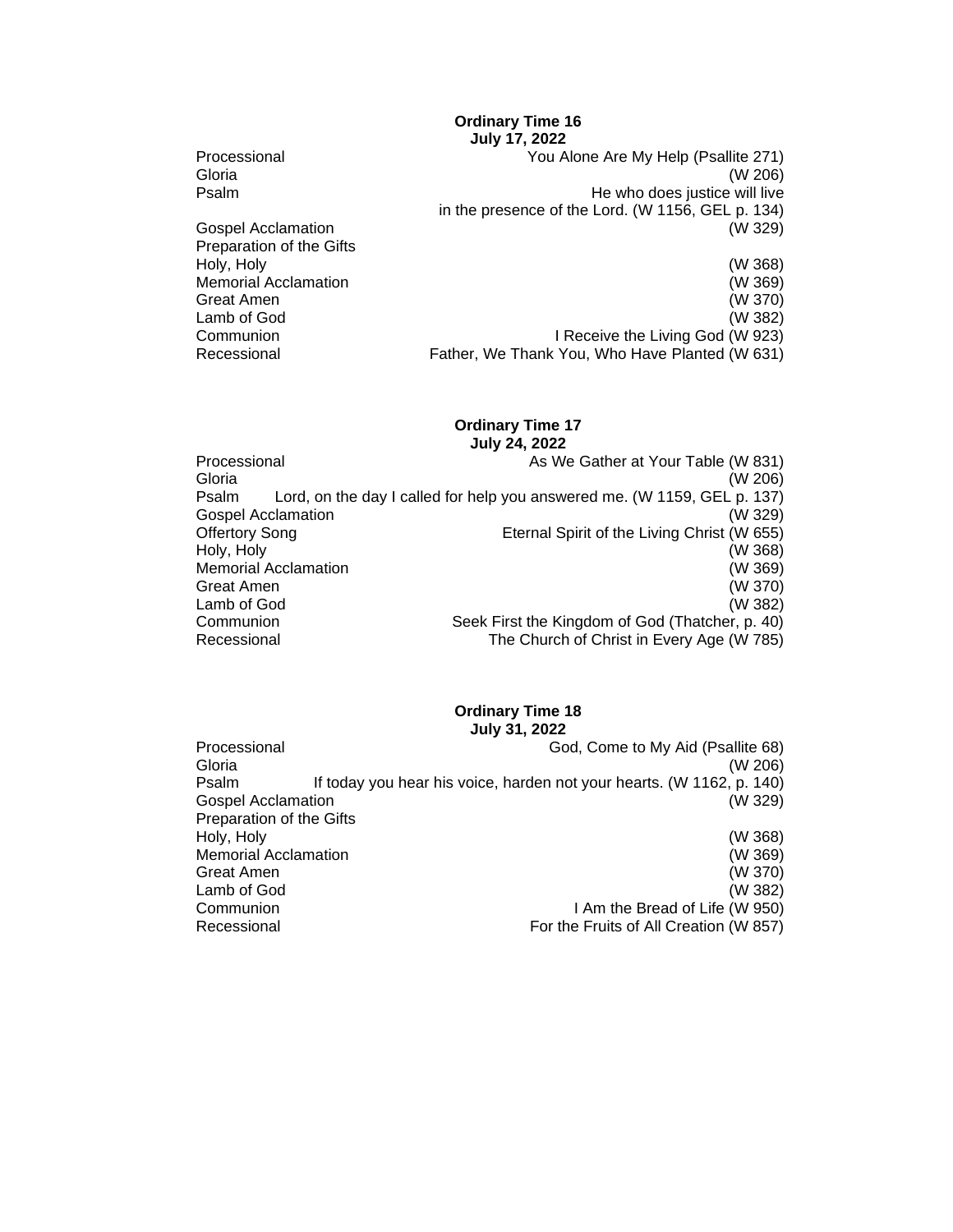## **Ordinary Time 19 August 7, 2022**

Processional Yours is the Day (Psallite 290) Gloria (W 206) Psalm Blessed the people the Lord has chosen to be his own. (W 1165, GEL p. 142) Gospel Acclamation (W 329) Preparation of the Gifts **Jerusalem, My Happy Home (W 867)**<br>Holy, Holy (W 368) Holy, Holy (W 368) Memorial Acclamation Great Amen (W 370)<br>Lamb of God (W 382) Lamb of God Communion The Bread That I Will Give ( Biery) Recessional **Recessional Recessional How Firm a Foundation (W 687)** 

## **Ordinary Time 20 August 14, 2022**

Processional<br>Gloria God, Come to My Aid (Psallite 67) Psalm O Lord, come to my aid! (W 1168, GEL p. 143) Gospel Acclamation (W 329) Offertory Song Holy, Holy (W 368) **Memorial Acclamation** Great Amen (W 370) Lamb of God (W 382) Communion As the Bread of Life Is Broken (W 932) Recessional The Spirit Sends Us Forth to Serve (W 787)

#### **Ordinary Time 21 August 21, 2022**

| Processional                | Praise to You, O Christ Our Savior (W 591)                          |  |
|-----------------------------|---------------------------------------------------------------------|--|
| Gloria                      | (W 206)                                                             |  |
| Psalm                       | Go out to all the world and tell the good news (W 1171, GEL p. 119) |  |
| Gospel Acclamation          | (W 329)                                                             |  |
| Preparation of the Gifts    | In Christ There Is No East or West (W 824)                          |  |
| Holy, Holy                  | (W 368)                                                             |  |
| <b>Memorial Acclamation</b> | (W 369)                                                             |  |
| Great Amen                  | (W 370)                                                             |  |
| Lamb of God                 | (W 382)                                                             |  |
| Communion                   | You Satisfy the Hungry Heart (W 939)                                |  |
| Recessional                 | Go to the World (W 532)                                             |  |
|                             |                                                                     |  |